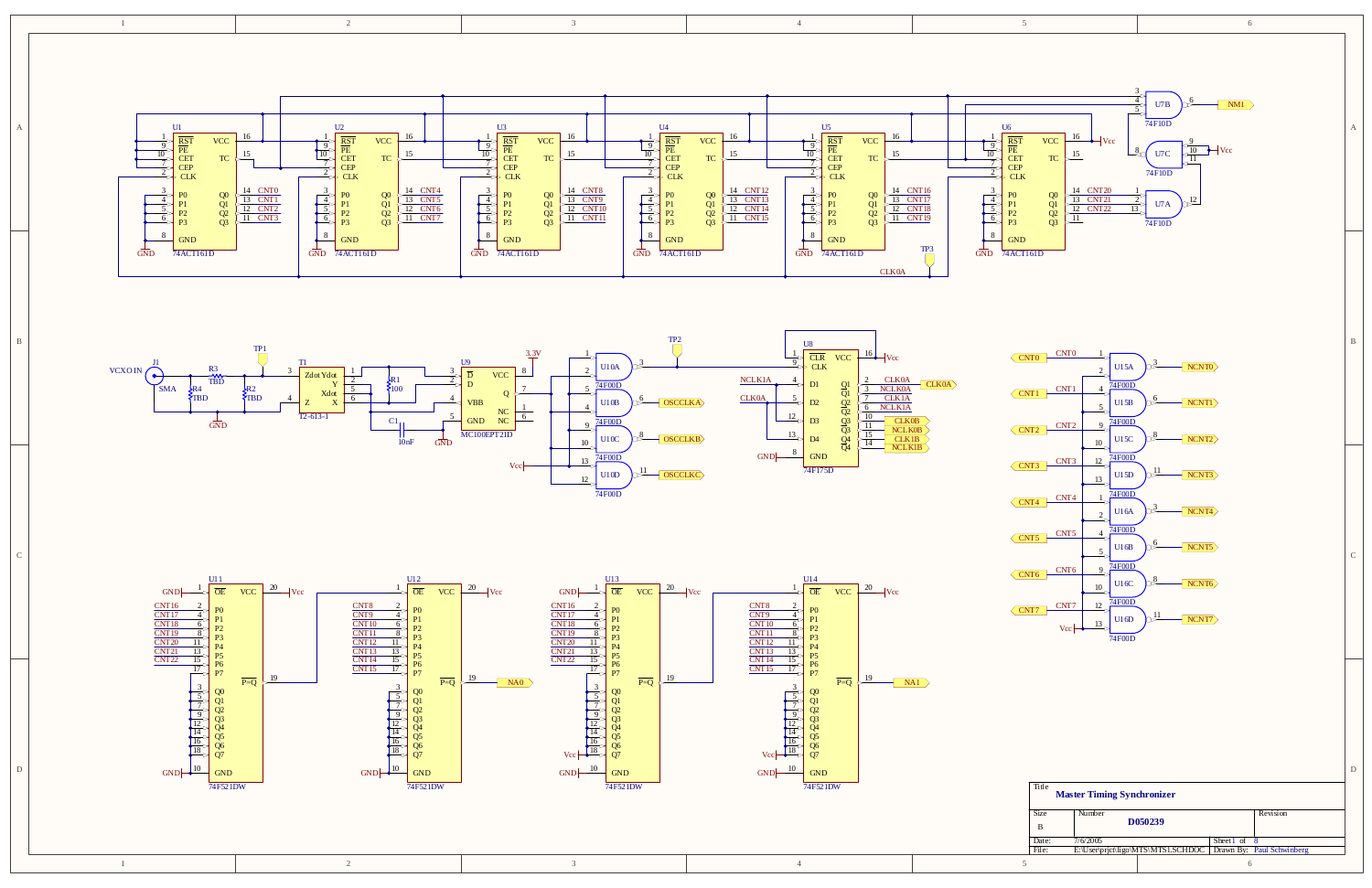

| 11 ue       | <b>Master Timing Synchronizer</b> |                                    |                  |                           |  |  |  |
|-------------|-----------------------------------|------------------------------------|------------------|---------------------------|--|--|--|
| <b>Size</b> | Number                            |                                    |                  | Revision                  |  |  |  |
| B           |                                   | D <sub>050</sub> 239               |                  |                           |  |  |  |
| Date:       | 7/6/2005                          |                                    | Sheet $2$ of $8$ |                           |  |  |  |
| File:       |                                   | E:\User\prjct\ligo\MTS\MTS2.SCHDOC |                  | Drawn By: Paul Schwinberg |  |  |  |
|             |                                   |                                    |                  |                           |  |  |  |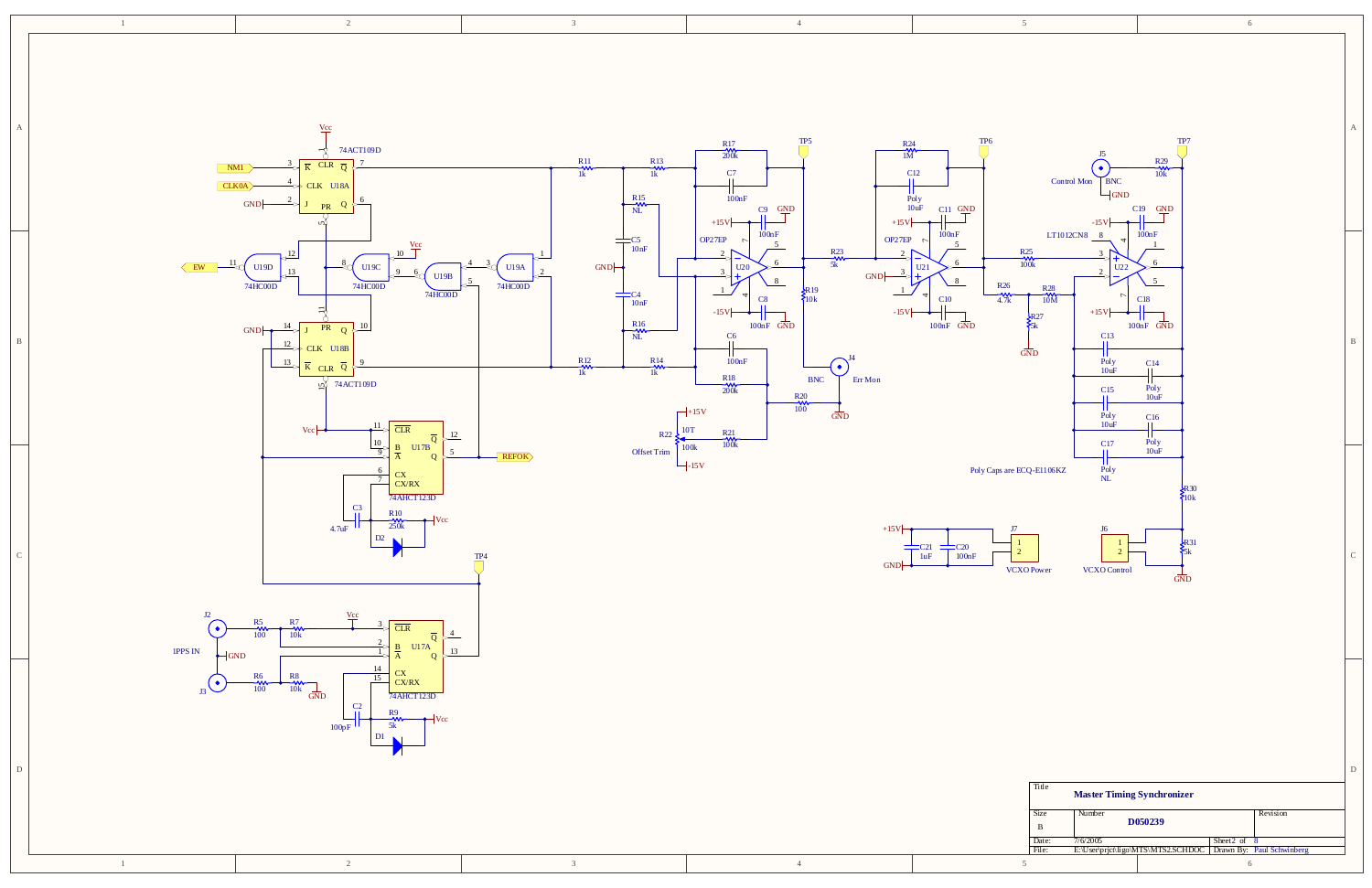D

C

B

74ALS520DW

 $\frac{18}{27}$   $\frac{80}{27}$ 

74ALS520DW

 $\frac{18}{27}$   $\frac{80}{27}$ 



 $\frac{10}{\text{GND}}$ 



 $\frac{10}{\text{GND}}$ 



 $\frac{10}{\text{GND}}$ 

 $\frac{18}{27}$  07

GND

1

GND

GND

| NCNT <sub>6</sub> 1<br><b>NCNT7 17</b>                                | $\frac{20}{\text{Vcc}}$<br><b>VCC</b>     | NA1<br>$\sqrt{\overline{OR}}$<br><b>VCC</b><br>NCNTO<br>NCNT1<br>NCNT2<br>CNT3<br><b>ICNT4 11</b><br>ICNT6 15 | U27<br>$\overline{\text{OE}}$<br><b>VCC</b><br>NCNT <sub>0</sub><br>$\frac{\frac{1}{2} \frac{1}{2} \frac{1}{2} \frac{1}{2}}{\frac{1}{2} \frac{1}{2} \frac{1}{2} \frac{1}{2} \frac{1}{2} \frac{1}{2} \frac{1}{2} \frac{1}{2} \frac{1}{2} \frac{1}{2} \frac{1}{2} \frac{1}{2} \frac{1}{2} \frac{1}{2} \frac{1}{2} \frac{1}{2} \frac{1}{2} \frac{1}{2} \frac{1}{2} \frac{1}{2} \frac{1}{2} \frac{1}{2} \frac{1}{2} \frac{1}{2} \frac{1}{2} \frac{1}{2} \frac{1}{2} \$<br>$\sqrt{\text{CNT3}}$ $\frac{8}{8}$ $\frac{P2}{P3}$<br>$\begin{array}{ccc}\n\text{NCNT4} & \text{11} & \text{P3} \\ \text{NCNT5} & \text{13} & \text{P4} \\ \text{NCNT6} & \text{15} & \text{P6} \\ \text{NCNT7} & \text{17} & \text{P7}\n\end{array}$ | U29<br>$\overline{OE}$<br>$\frac{NA1}{A}$<br>$\frac{20}{\text{Vcc}}$<br>VCC<br>NCNTO 2<br>NCNT1 4<br>NCNT2 6<br>NCNT3 8<br>NCNT5 13<br>NCNT5 13<br>NCNT5 15<br>NCNT5 17 | U31<br>$\frac{\text{CLK1B}}{\text{NCLK0B}}$ $\frac{14}{2}$<br><b>VCC</b><br>CLR<br><b>OSCCLKB</b><br><b>CLK</b><br>NG1                              | Vcc<br><b>VCC</b><br>NSYNCOUT |  |
|-----------------------------------------------------------------------|-------------------------------------------|---------------------------------------------------------------------------------------------------------------|-----------------------------------------------------------------------------------------------------------------------------------------------------------------------------------------------------------------------------------------------------------------------------------------------------------------------------------------------------------------------------------------------------------------------------------------------------------------------------------------------------------------------------------------------------------------------------------------------------------------------------------------------------------------------------------------------------------------------------|-------------------------------------------------------------------------------------------------------------------------------------------------------------------------|-----------------------------------------------------------------------------------------------------------------------------------------------------|-------------------------------|--|
| $\frac{1SW0}{1SW1}$<br>$\frac{1{\text{SW6}}}{1{\text{SW7}} \cdot 18}$ | $19$ NG1<br>$\overline{P} = \overline{Q}$ | $\overline{P} = Q$ $\downarrow$ $\frac{19}{2}$<br>2SW0<br>2SW1<br>$\frac{2SW6}{2SW7 \quad 18}$                | $19$ NG <sub>2</sub><br>$\overline{P} = Q$ $\overline{Q}$ $\overline{Q}$ $\overline{Q}$ $\overline{Q}$<br>SW <sub>0</sub><br>$\frac{38W5}{38W6}$ $\frac{14}{16}$ $\frac{14}{9}$ $\frac{14}{9}$ $\frac{14}{9}$ $\frac{14}{9}$ $\frac{14}{9}$ $\frac{14}{9}$ $\frac{14}{9}$                                                                                                                                                                                                                                                                                                                                                                                                                                                   | 19 NG4<br>$\overline{P} = \overline{O}$<br>$\frac{4SW0}{SW1}$<br>$\frac{48W}{48W}$ $\frac{18}{18}$ $\frac{8}{97}$                                                       | NG2<br>$\frac{13}{2}$ $\frac{22}{2}$<br>GND<br>74F175D<br>$\sim$ 8 GND<br>GND<br>74F153D<br>$\overline{\text{OSCCLKB}}$ $\overline{\text{OSCCLVP}}$ | $\sqrt{14}$ DG <sub>2</sub>   |  |



| <b>Size</b> | Number   |                                                |                  | Revision               |
|-------------|----------|------------------------------------------------|------------------|------------------------|
| B           |          | D <sub>050</sub> 239                           |                  |                        |
| Date:       | 7/6/2005 |                                                | Sheet $3$ of $8$ |                        |
| File:       |          | E:\User\prict\ligo\MTS\MTS3.SCHDOC   Drawn By: |                  | <b>Paul Schwinberg</b> |
|             |          |                                                | n                |                        |



GND

NG3

NG4

DG3

DG4

 $\frac{10}{\text{GND}}$ 

 $\frac{18}{27}$  07

Vcc

Vcc



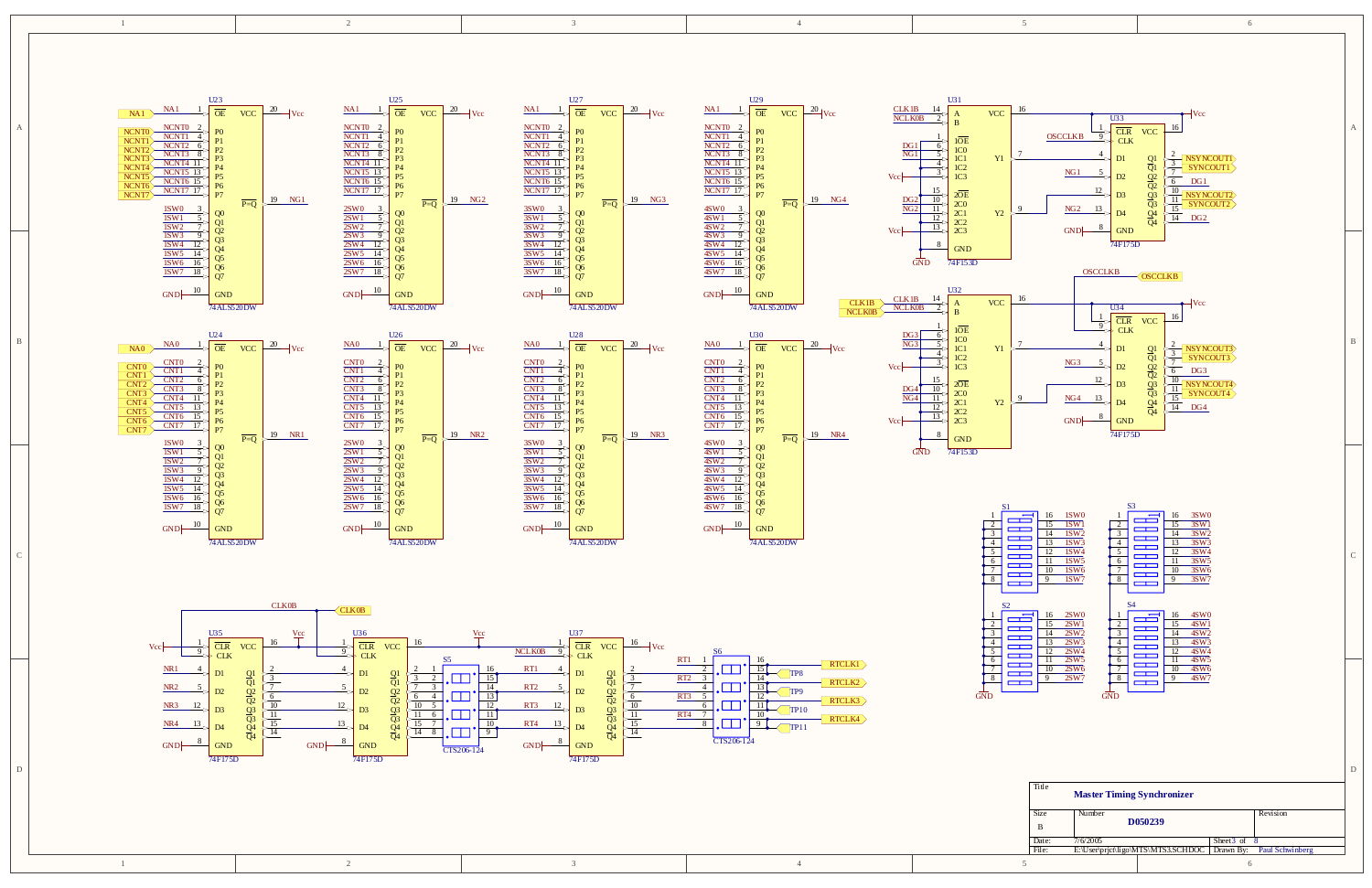

D

C





|              |                                                                                                                                                                                                                                            | 2                                                                                                                                                                                                                                                                                                                                                                                                                                                                                                     |                                                                                                                                                                                                                                                                                                                                                                                                                                                                 | $\overline{4}$                                                                                                                                                                                                                                                                                                                                                                                                                                                                                                                  |                                                                                                                                                                                                                                                                                                                                                                                                                                                                                                                                                                                                                                                                                                                                                                                                                                                                                                                                       | 6                                                                                                                                                                                                                                               |  |
|--------------|--------------------------------------------------------------------------------------------------------------------------------------------------------------------------------------------------------------------------------------------|-------------------------------------------------------------------------------------------------------------------------------------------------------------------------------------------------------------------------------------------------------------------------------------------------------------------------------------------------------------------------------------------------------------------------------------------------------------------------------------------------------|-----------------------------------------------------------------------------------------------------------------------------------------------------------------------------------------------------------------------------------------------------------------------------------------------------------------------------------------------------------------------------------------------------------------------------------------------------------------|---------------------------------------------------------------------------------------------------------------------------------------------------------------------------------------------------------------------------------------------------------------------------------------------------------------------------------------------------------------------------------------------------------------------------------------------------------------------------------------------------------------------------------|---------------------------------------------------------------------------------------------------------------------------------------------------------------------------------------------------------------------------------------------------------------------------------------------------------------------------------------------------------------------------------------------------------------------------------------------------------------------------------------------------------------------------------------------------------------------------------------------------------------------------------------------------------------------------------------------------------------------------------------------------------------------------------------------------------------------------------------------------------------------------------------------------------------------------------------|-------------------------------------------------------------------------------------------------------------------------------------------------------------------------------------------------------------------------------------------------|--|
| A            | NA1 NA1 1<br>NA1 NA1 1<br>NEW TO THE PO<br>NEW TO THE PO<br>NEW TO THE PO<br>NEW TO THE POST OF PO<br>NEW TO THE POST OF POST NEW TO THE POST OF POST NEW TO THE POST OF POST NEW TO THE POST NEW TO THE POST NAMED POST NAMED IN POST NAM | $\overline{P}=\overline{Q}$ 19 NG6<br>$19$ NG5<br>$\overline{P}=\overline{Q}$                                                                                                                                                                                                                                                                                                                                                                                                                         | $\begin{array}{ c c c c c }\hline \text{NA1} & 1 & 042 \\ \hline \text{NCNT 0} & 2 & \text{PO} & \text{VCC} \\ \hline \text{NCNT 1} & 4 & \text{OIE} & \text{VCC} & 20 \\ \hline \text{NCNT 2} & 6 & \text{PO} & \text{PO} \\ \hline \text{NCNT 3} & 8 & \text{PO} & \text{PO} \\ \hline \text{NCNT 4} & 11 & \text{PO} & \text{PO} \\ \hline \text{NCNT 5} & 13 & \text{PO} & \text{PO} \\ \hline \text{NCNT 6} & 15$<br>$\overline{P=Q}$ $\rightarrow$ 19 NG7 | $P=Q$ $19 NGS$                                                                                                                                                                                                                                                                                                                                                                                                                                                                                                                  | $\underline{U46}$<br>$\frac{\text{CLK1B}}{\text{NCLK0B}}$ $\frac{14}{2}$<br><b>VCC</b><br>$\frac{1}{\frac{9}{2}} \times \frac{1}{\text{CLR}}$<br><b>OSCCLKB</b><br>$\frac{1\overline{\mathrm{OE}}}{1\mathrm{CO}}$ 1C0<br>1C1<br>$\begin{array}{c c}\n\hline\n6 & 10E \\ \hline\n5 & 10 \\ 101 & 102 \\ \hline\n3 & 103\n\end{array}$<br>Y1<br>NG5<br>$\frac{12}{NG6}$ $\frac{13}{N}$ $\frac{12}{N}$ $\frac{13}{N}$ $\frac{13}{N}$ $\frac{13}{N}$ $\frac{13}{N}$ $\frac{13}{N}$ $\frac{13}{N}$ $\frac{13}{N}$ $\frac{13}{N}$ $\frac{13}{N}$ $\frac{13}{N}$ $\frac{13}{N}$ $\frac{13}{N}$ $\frac{13}{N}$ $\frac{13}{N}$ $\frac{13}{N}$ $\frac{13}{N}$ $\frac{13}{N}$<br>$\begin{array}{c c c}\n & 15 & 20E \\ \hline\n16 & 10 & 200 \\ \hline\n16 & 11 & 200 \\ \hline\n & 12 & 201 \\ \hline\n & 13 & 202 \\ \hline\n & 203 & 203\n\end{array}$<br>$\frac{DG6}{NG6}$<br><b>Y2</b><br>$\begin{array}{c c}\n8 & \text{GND}\n\end{array}$ | $\overline{\mathsf{Vcc}}$<br><b>VCC</b><br>$\begin{tabular}{ c  c} 2 & NSYNCOUT5 \\ \hline \hline 7 & SNNCOUT5 \\ \hline \hline 6 & DG5 \\ \hline 10 & NSYNCOUT6 \\ \hline 15 & SNCCUTE \\ \hline 14 & DG6 \\ \hline \end{tabular}$<br>22999999 |  |
| $\mathbf{B}$ | $GND$ $\begin{array}{ c c c c c } \hline 10 & GND \end{array}$<br>74 ALS520 DW                                                                                                                                                             | $GND$ $\begin{array}{ c c c c c } \hline 10 & GND \end{array}$<br>74ALS520DW<br>$\begin{array}{c c c} \text{NA0} & 141 & & & \\ \hline \text{NE} & \text{VCC} & 20 & & \\ \hline \text{CNT0} & 2 & & \text{PO} & \\ \hline \text{CNT1} & 4 & & \text{P1} & \\ \hline \text{CNT2} & 6 & & \text{P2} & \\ \hline \text{CNT3} & 8 & & \text{P2} & \\ \hline \text{CNT4} & 11 & & \text{P4} & \\ \hline \text{CNT5} & 13 & & \text{P4} & \\ \hline \text{CNT6} & 15 & & \text{P6} & \\ \hline \text{CNT7$ | 74ALS520DW<br>$\begin{array}{c c c} \text{NA0} & 143 & & & \\ \hline \text{NA0} & 1 & & \overline{\text{OE}} & \text{VCC} & 20 & \text{Vcc} \\ \hline \text{CNT0} & 2 & & \text{PO} & & \\ \hline \text{CNT1} & 4 & & \text{P1} & & \\ \hline \text{CNT2} & 6 & & \text{P2} & & \\ \hline \text{CNT3} & 8 & & \text{P2} & & \\ \hline \text{CNT4} & 11 & & \text{P4} & & \\ \hline \text{CNT5} & 13 & & \text{P4} & & \\ \hline \text{CNT6} & 15 &$             | $GND$ $\begin{array}{ c c c c c } \hline 10 & & & & \hline \end{array}$<br><b>CLK1B</b><br>74ALS520DW<br>$\begin{array}{c c c} \text{NA0} & \text{U45} & \text{VCC} & \text{20} & \text{Vcc} \\ \hline \text{CNT0} & \text{2} & \text{PO} & \text{20} & \text{Vcc} \\ \hline \text{CNT1} & \text{4} & \text{PO} & \text{P1} & \text{CNT2} & \text{6} \\ \hline \text{CNT1} & \text{6} & \text{P2} & \text{P2} & \text{P3} & \text{P4} \\ \hline \text{CNT3} & \text{8} & \text{P4} & \text{P5} & \text{P6} & \text{P5} & \text$ | 74F153D<br>GND<br>OSCCLKB OSCCLKB<br>U47<br>16<br>CLK1B 14<br><b>VCC</b><br>$\underbrace{\frac{1}{9} \triangleright \frac{\overline{U49}}{\overline{CLR}}}_{CLK}$<br>$\begin{array}{c c}\n-1 & 10E \\ \hline\n6 & 1C0 \\ \hline\n5 & 1C0 \\ \hline\n4 & 1C1 \\ \hline\n3 & 1C2 \\ \hline\n1 & 1C3\n\end{array}$<br><b>Y1</b><br>$\frac{NG7}{12} \Rightarrow \frac{5}{D2}$<br>$V = \frac{15}{15}$<br>$\frac{15}{20E}$<br>$\frac{15}{10}$<br>$\frac{20}{201}$<br>$\frac{15}{201}$<br>$\frac{20}{202}$<br>$\frac{13}{203}$<br>$\frac{\text{NG8}}{\text{M}}$ $\frac{13}{\text{M}}$<br><b>Y2</b><br>$GND$ $8$ $GND$<br>$\sim$                                                                                                                                                                                                                                                                                                              | 16<br>VCC<br>$\begin{tabular}{c c} 2 & NSYNCOUT7 \ \hline 7 & SYNCOUT7 \ \hline 6 & DG7 \ \hline 10 & NSYNCOUT8 \ \hline 15 & SYNCOUT8 \ \hline 14 & DG8 \ \hline \end{tabular}$<br>22999999                                                    |  |

| Title<br><b>Master Timing Synchronizer</b> |          |                                    |                  |                 |  |
|--------------------------------------------|----------|------------------------------------|------------------|-----------------|--|
| <b>Size</b>                                | Number   |                                    |                  | Revision        |  |
| B                                          |          | D050239                            |                  |                 |  |
| Date:                                      | 7/6/2005 |                                    | Sheet $4$ of $8$ |                 |  |
| File:                                      |          | E:\User\prict\ligo\MTS\MTS4.SCHDOC | Drawn By:        | Paul Schwinberg |  |
|                                            |          |                                    | $\sigma$         |                 |  |







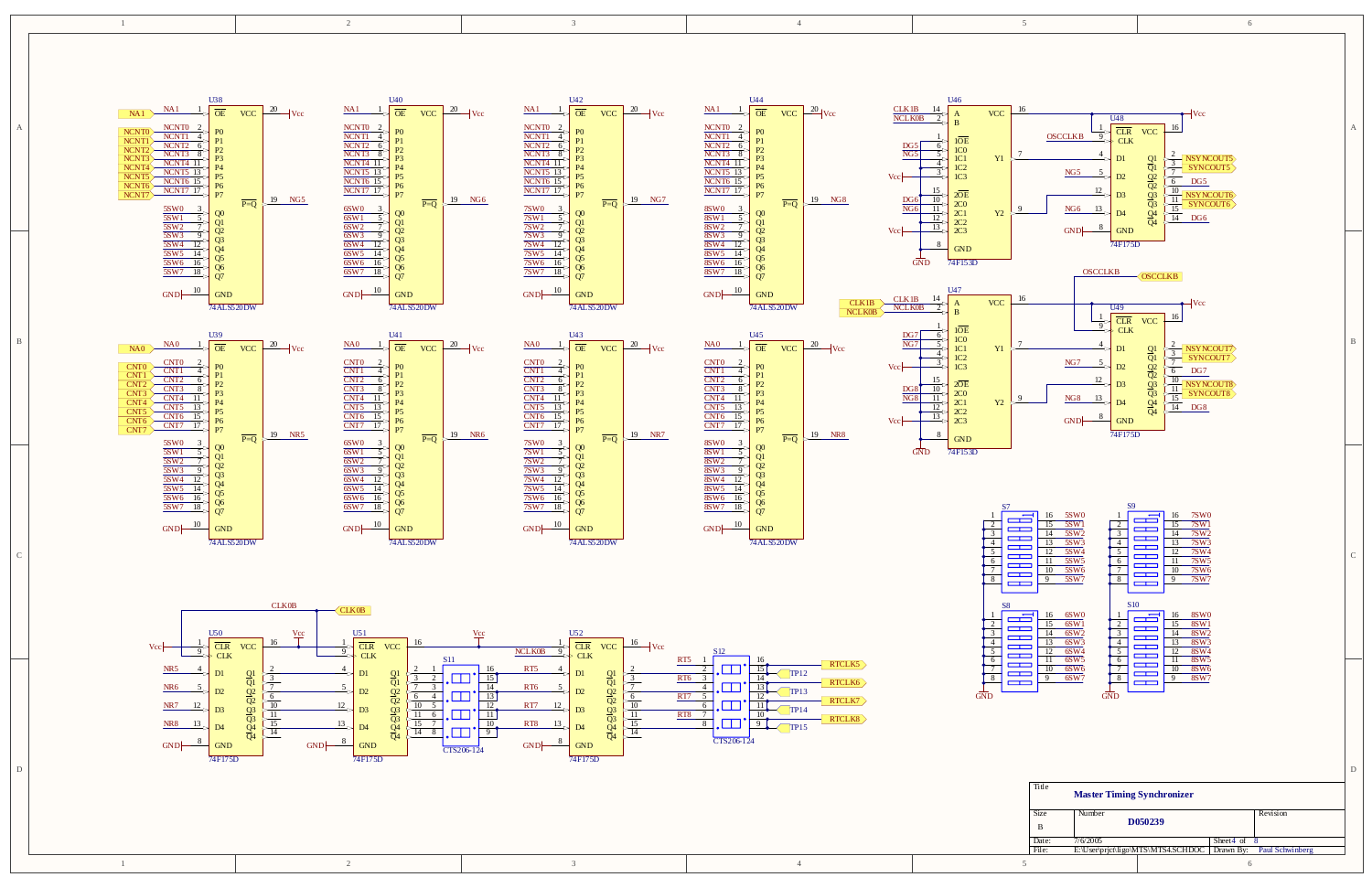2

3

3

1

4



|       |          | DUSU 43Y                           |                       |                           |
|-------|----------|------------------------------------|-----------------------|---------------------------|
| Date: | 7/6/2005 |                                    | Sheet <sub>5</sub> of |                           |
| File: |          | E:\User\prict\ligo\MTS\MTS5.SCHDOC |                       | Drawn By: Paul Schwinberg |
|       |          |                                    |                       |                           |

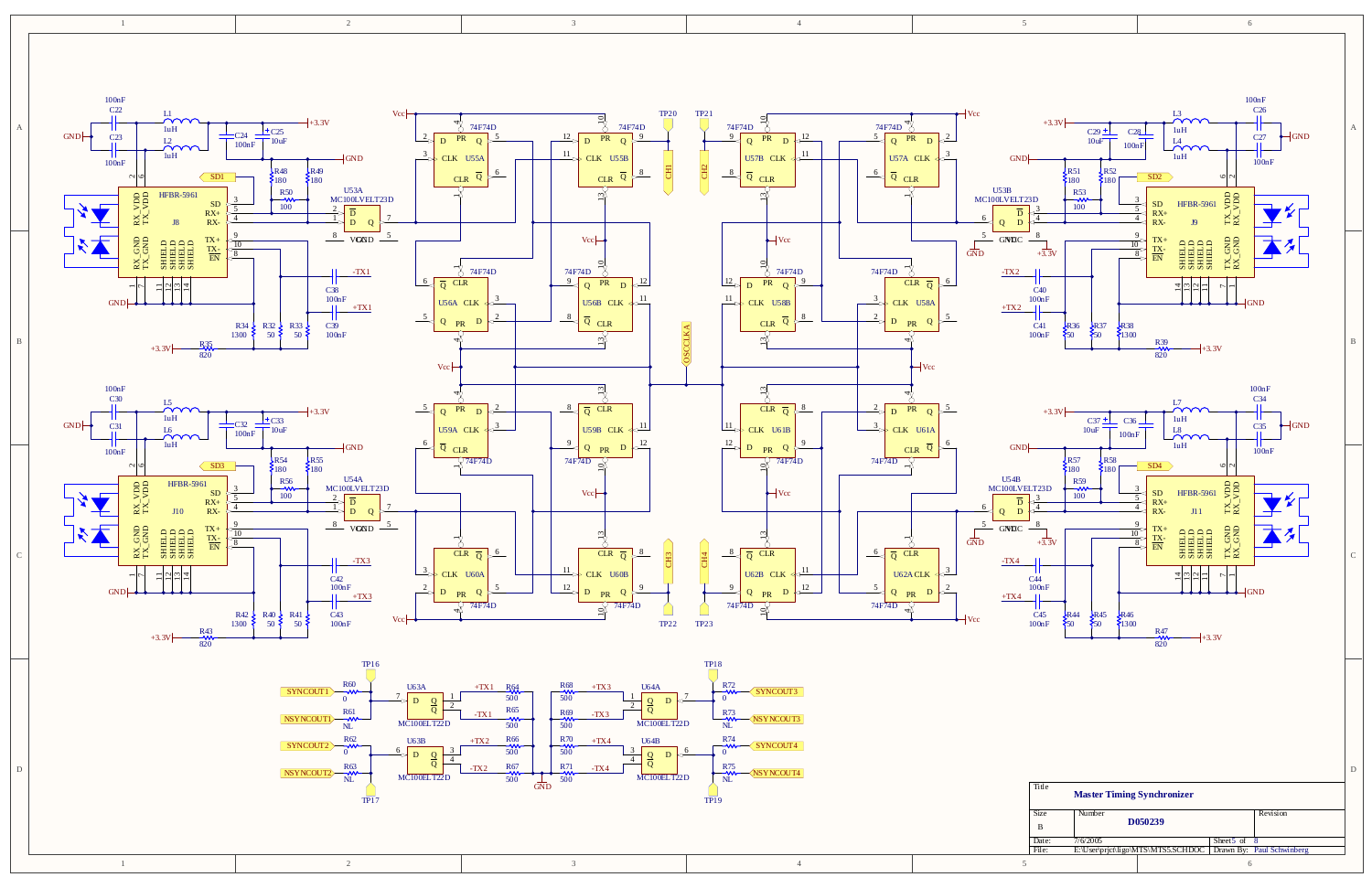2

2

3

3

1

4



| <b>Size</b> | <b>Master Thinnig Synchromzer</b><br>Number | D <sub>050</sub> 239               |                | Revision                  |
|-------------|---------------------------------------------|------------------------------------|----------------|---------------------------|
| B           |                                             |                                    |                |                           |
| Date:       | 7/6/2005                                    |                                    | Sheet 6 of $8$ |                           |
| File:       |                                             | E:\User\prict\ligo\MTS\MTS6.SCHDOC |                | Drawn By: Paul Schwinberg |
|             |                                             |                                    |                |                           |

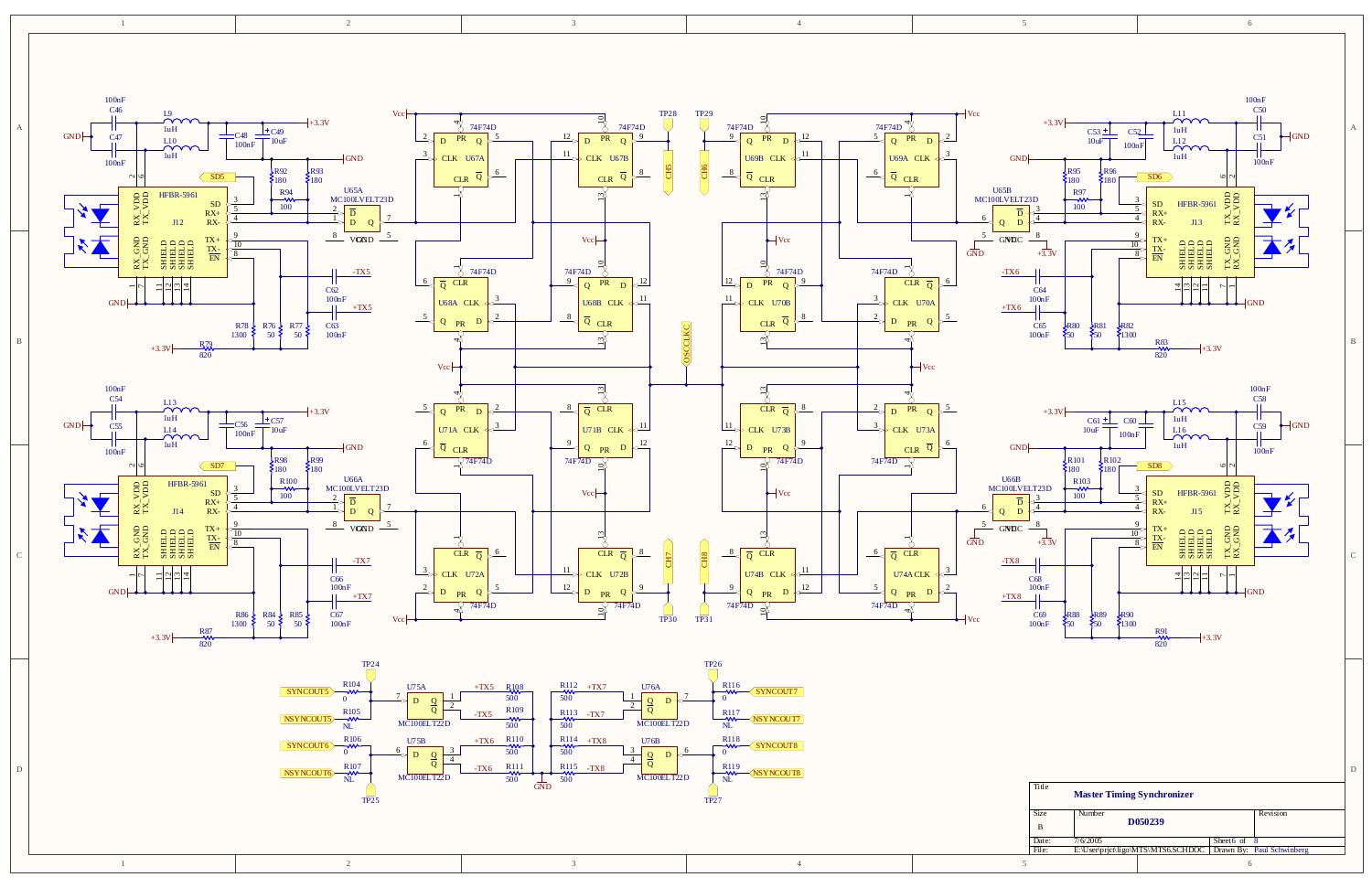



D

C

B

A









| <b>Size</b><br>B | Number   | D <sub>050239</sub>                |                       | Revision        |
|------------------|----------|------------------------------------|-----------------------|-----------------|
| Date:            | 7/6/2005 |                                    | Sheet $7 \text{ of }$ |                 |
| File:            |          | E:\User\prict\ligo\MTS\MTS7.SCHDOC | Drawn By:             | Paul Schwinberg |
|                  |          |                                    |                       |                 |

9

11

13



1





REFLCK